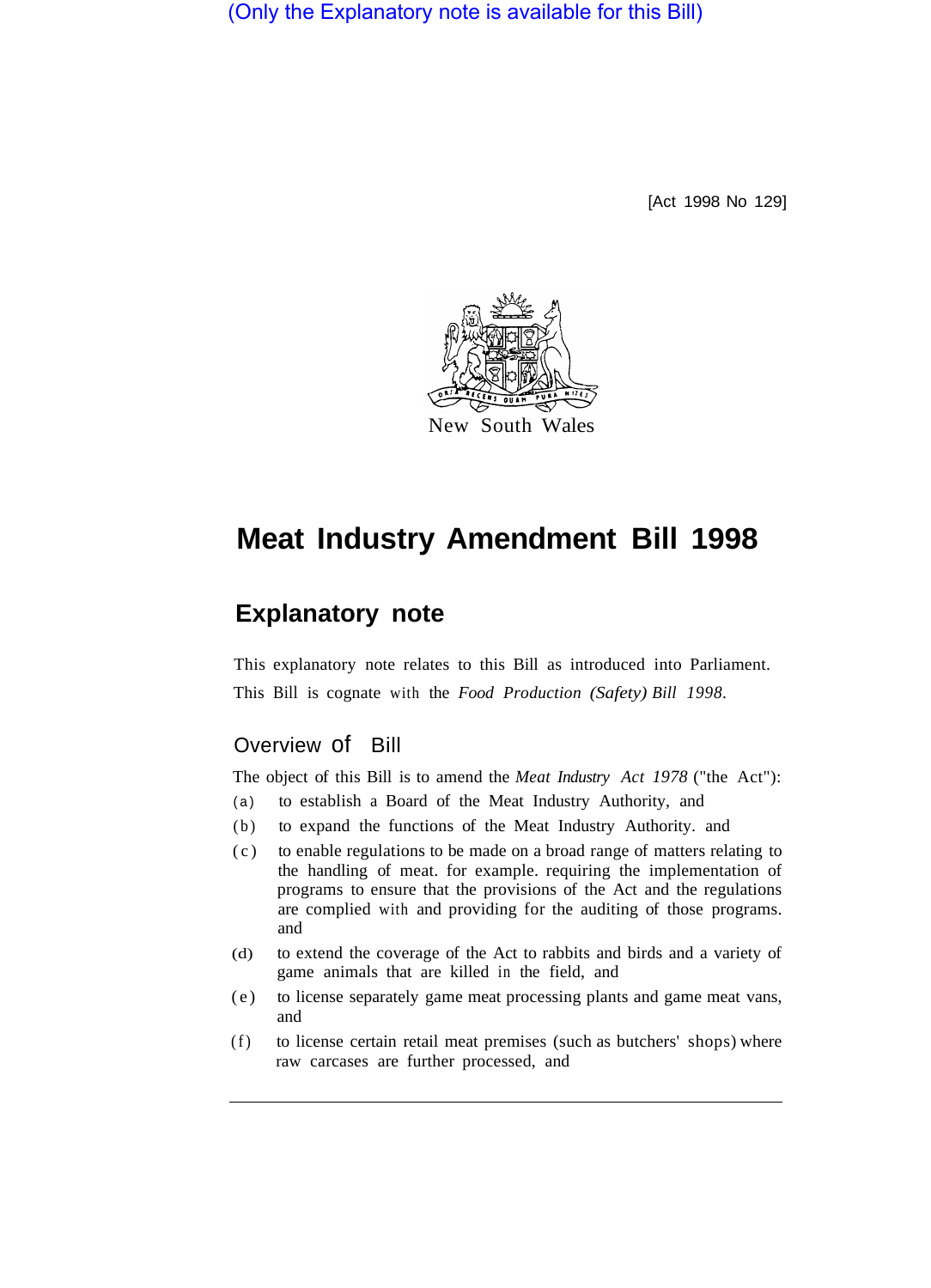Explanatory note

- $(g)$ to remove the distinction between meat inspectors and licensing inspectors and to provide that certain functions previously carried out by meat inspectors are to be carried out by meat safety officers to be appointed by licensees, and
- to remove provisions relating to meat markets, slaughter-houses and  $(h)$ meat stabilisation schemes, and
- to alter the provisions relating to the terms of licences and the  $(i)$ calculation and payment of licence fees, and
- to enable the Authority to engage consultants, and  $(i)$
- to enable seized meat to be detained in the place or vehicle where it  $(k)$ was seized and to be destroyed in that place, and
- to remove obsolete provisions relating to the involvement of the  $(1)$ Commonwealth in the inspection of meat, and
- to enable the issuing of penalty notices for offences against the Act and  $(m)$ the regulations.
- The Bill also repeals the *Poultry Processing Act 1969.*

#### Outline of provisions

**Clause 1** sets out the name (also called the short title) of the proposed Act.

**Clause 2** provides for the commencement of the proposed Act on a day or days to be appointed by proclamation.

**Clause 3** is a formal provision giving effect to the amendments to the *Meat Industry Act 1978* set out in Schedule 1.

**Clause 4** repeals the *Poultry Processing Act 1969.* 

#### **Schedule 1 Amendments**

#### **Application of the Act**

**Schedule 1 [1]** and *[5]* extend the definitions of *abattoir animal* and *knackery animal* to include rabbits and birds.

At present. *game animal* is defined in the Act as kangaroo. **Schedule 1 [3]**  amends the definition to include a variety of animals that are not husbanded in the manner of fanned animals and that are killed in the field and enables regulations to be made to include other animals in the definition.

Explanatory note page 2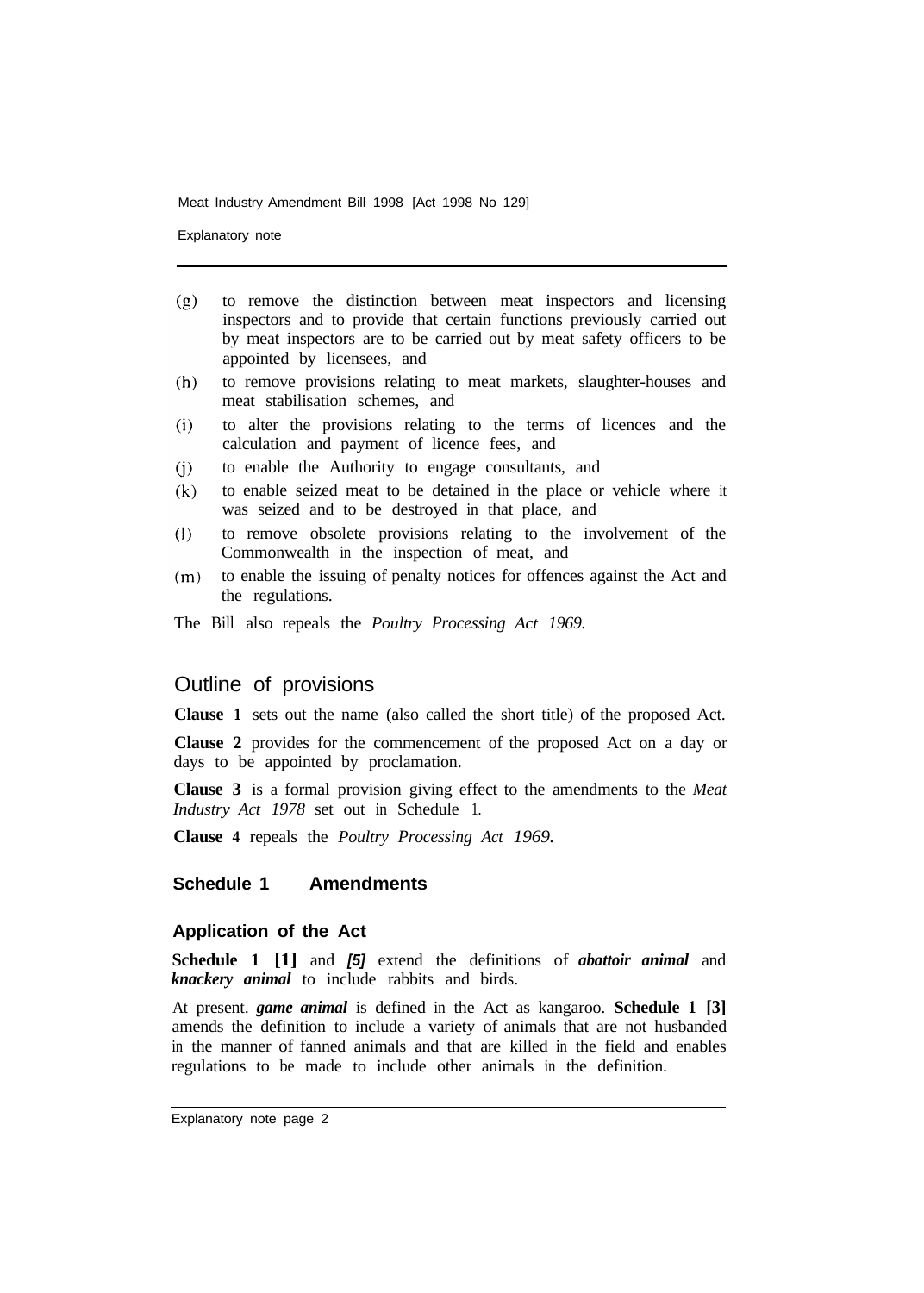Explanatory note

**Schedule 1 [8]** amends the definition of *processed meat* so as to exclude meat products that are cooked and require reheating in order to be ready to eat.

**Schedule 1 [11]** limits the operation of the Act so that it does not extend to the slaughtering by a person of animals for consumption by the person's family, residents in the person's house, employees of the person or animals kept by the person. At present the operation of the Act is so limited, but only if the slaughtering takes place on a farm.

#### **Licensing amendments**

**Schedule 1 [12]** replaces the current provision setting out the types of licences required under the Act with a new provision that omits slaughter-house licences and includes licences for game meat processing. game meat vans, rendering plants and retail meat premises.

**Schedule 1 [16]** removes a provision enabling the Authority to refuse to grant certain licences on the grounds that other premises in the area adequately serve the area.

**Schedule 1 [17]** adjusts the terms of licences so that they have effect on a 12 monthly basis from the date of issue rather than on a calendar year basis.

**Schedule 1 [19]** removes the current provisions relating to licence fees and enables licence fees to be prescribed by the regulations.

**Schedule 1 [21]** increases the amount of licence fee that qualifies a licence holder as being able to pay the fee by instalments.

**Schedule 1 [22]** clarifies that a licence holder must display his or her current licence.

**Schedule 1 [23]** removes a provision that enables the Authority to refuse approval to alterations or additions to licensed premises having regard to facilities already available.

**Schedule 1 [24]** enables the Authority to suspend or cancel a licence for non-payment of any amount due to the Authority under the Act.

**Schedule 1 [l]. [2], [6], [7], [9], [10], [13]–[15], [18], [20], [25], [38], [39], [41], [64]–[69], [71]–[77], [79]–[83], [90]** and **[103]** contain consequential amendments.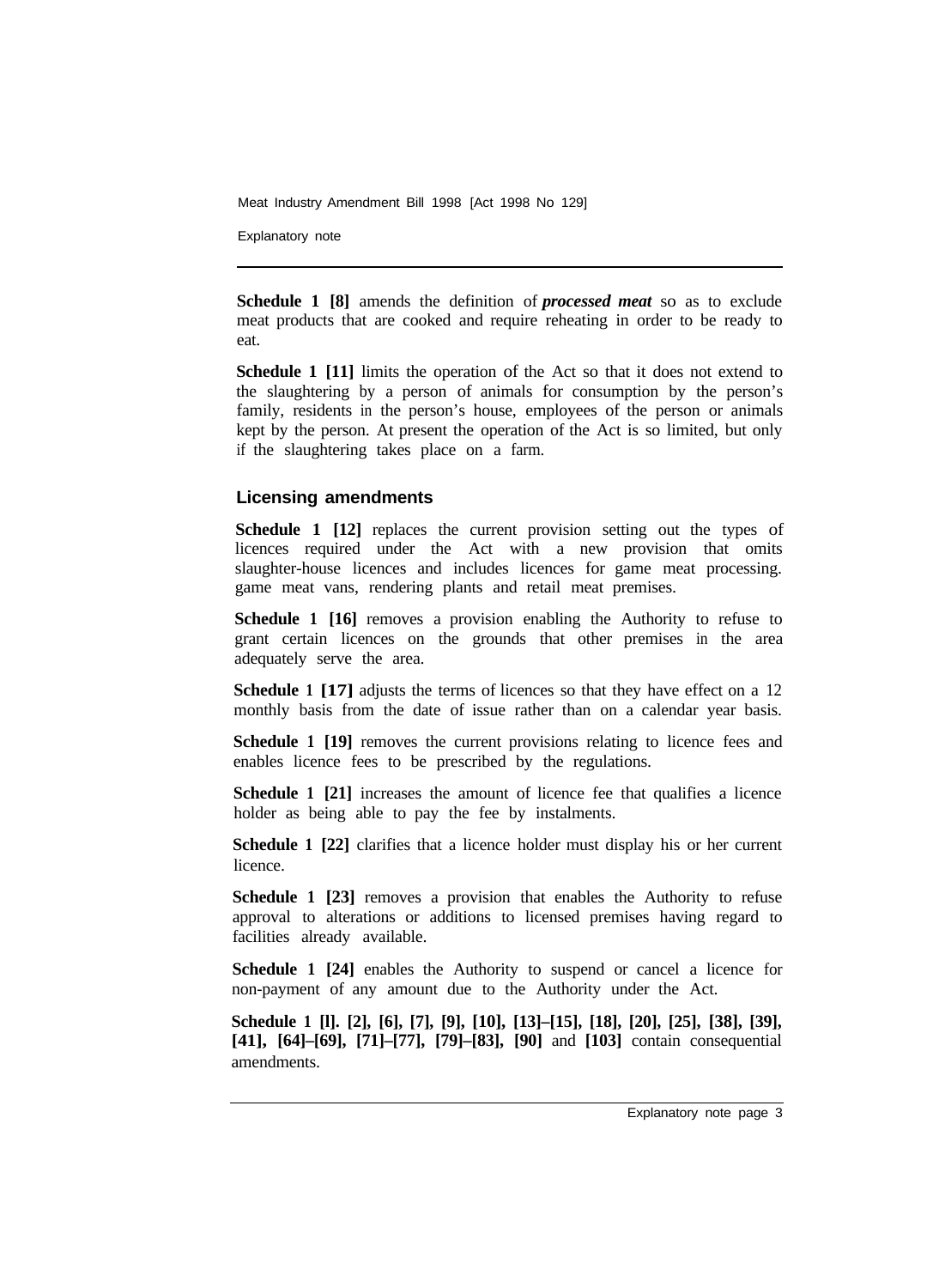Explanatory note

#### **Provisions relating to Meat Industry Authority**

**Schedule 1 [87]** establishes a Board of the Meat Industry Authority consisting of 12 members, holding specified qualifications, appointed by the Minister. **Schedule l [95]** contains a consequential amendment.

**Schedule 1 [111]** provides for the constitution and procedure of the Board.

**Schedule 1 [88], [89], [91]** and **[92]** amend the provisions relating to the functions of the Authority to include certain functions such as the implementation of measures designed to ensure that meat intended for human consumption is safe for that purpose. and to remove functions that are no longer required due to the other amendments made by the proposed Act.

**Schedule 1 [29] enables the Authority to engage consultants and contractors.** 

**Schedule 1 [96]** removes provisions enabling the Authority to appoint managers of council abattoirs.

#### **Inspectors, meat safety officers and inspections**

**Schedule 1 [27] and [62] remove the provisions relating to the appointment** of different inspectors for meat inspection and for licensing and replace them with provisions providing for the appointment of inspectors who carry out all the inspection functions under the Act.

**Schedule 1 [66]** inserts proposed sections 40A–40C in the Act containing provisions requiring the holder of an abattoir licence or a knackery licence to appoint a meat safety officer who has been approved by the Authority. A meat safety officer for an abattoir or a knackery is to report contraventions of the Act and the regulations to the Authority and may have his or her approval of appointment revoked by the Authority for failing to competently perform a meat safety officer's functions.

**Schedule 1 [42]–[46], [48], [49], [56], [57], [78]** and **[84]** transfer the functions of inspection of carcases in abattoirs and knackeries that are currently carried out by meat inspectors to meat safety officers. Offences are created:

- (a) requiring a holder of a licence for a meat processing plant to use only meat that has been passed as fit for human consumption by a meat safety officer, and
- (b) requiring the holder of a licence for a game meat processing plant to use only game meat that has been passed as fit for human consumption by a person who has been approved by the Authority, and

Explanatory note page 4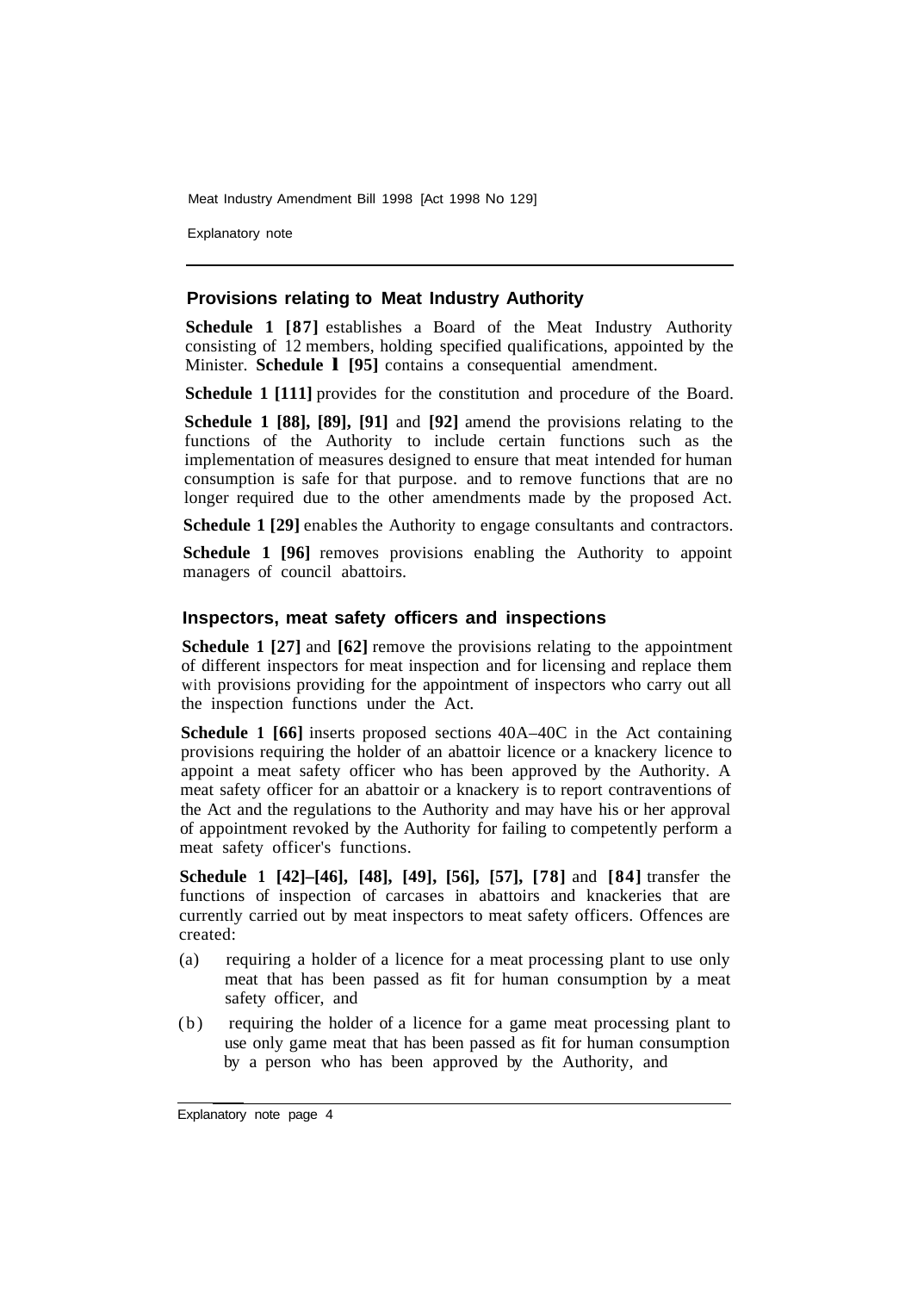Explanatory note

(c) requiring the holder of a licence for an animal food processing plant to use only meat that has been passed as fit for use as animal food by a meat safety officer.

**Schedule 1 [35]** enables an inspector to detain licensed vehicles for the purposes of inspection.

**Schedule 1 [58]–[60]** enables an inspector to detain meat seized under the Act in the place or vehicle where it was seized. If the allowed time to appeal against the seizure has passed or an appeal has been made but has not been successful. the Authority may direct the owner of the meat to dispose of it or destroy it. The owner must bear the cost of the disposal or destruction.

**Schedule 1 [61]** enables an inspector to be accompanied and assisted by other persons in the exercise of the inspector's functions.

**Schedule 1 [85]** and **[86]** omits obsolete provisions relating to the performance by Commonwealth inspectors of inspections under the Act and inserts provisions enabling inspectors under the Act to certify certain matters in relation to export meat in accordance with arrangements made with the Commonwealth Government.

**Schedule 1 [4], [26], [28], [30]–[34], [36], [37], [40], [47], [50]–[54], [63]–[65]. [70], [93], [94]** and **[97]–[102]. [104]–[107]** contain consequential amendments.

#### **Regulations**

**Schedule 1 [110]** replaces the existing regulation-making power in the Act to omit powers no longer required because of the other amendments made to the Act and to add certain other powers including the following:

- (a) regulating the handling of meat and prohibiting activities in relation to the handling of meat.
- (b) requiring the preparation, implementation, maintenance and monitoring of programs to ensure that the provisions of the Act and the regulations are complied with,
- (c) the certification and auditing of such programs.
- (d) requiring the preparation of plans in the event of the need for a recall of any meat.
- (e) requiring the giving of information. returns or notices to the Authority by licensees.
- (f) fees or charges for the purposes of the Act.

**Schedule 1 [55]** makes a consequential amendment.